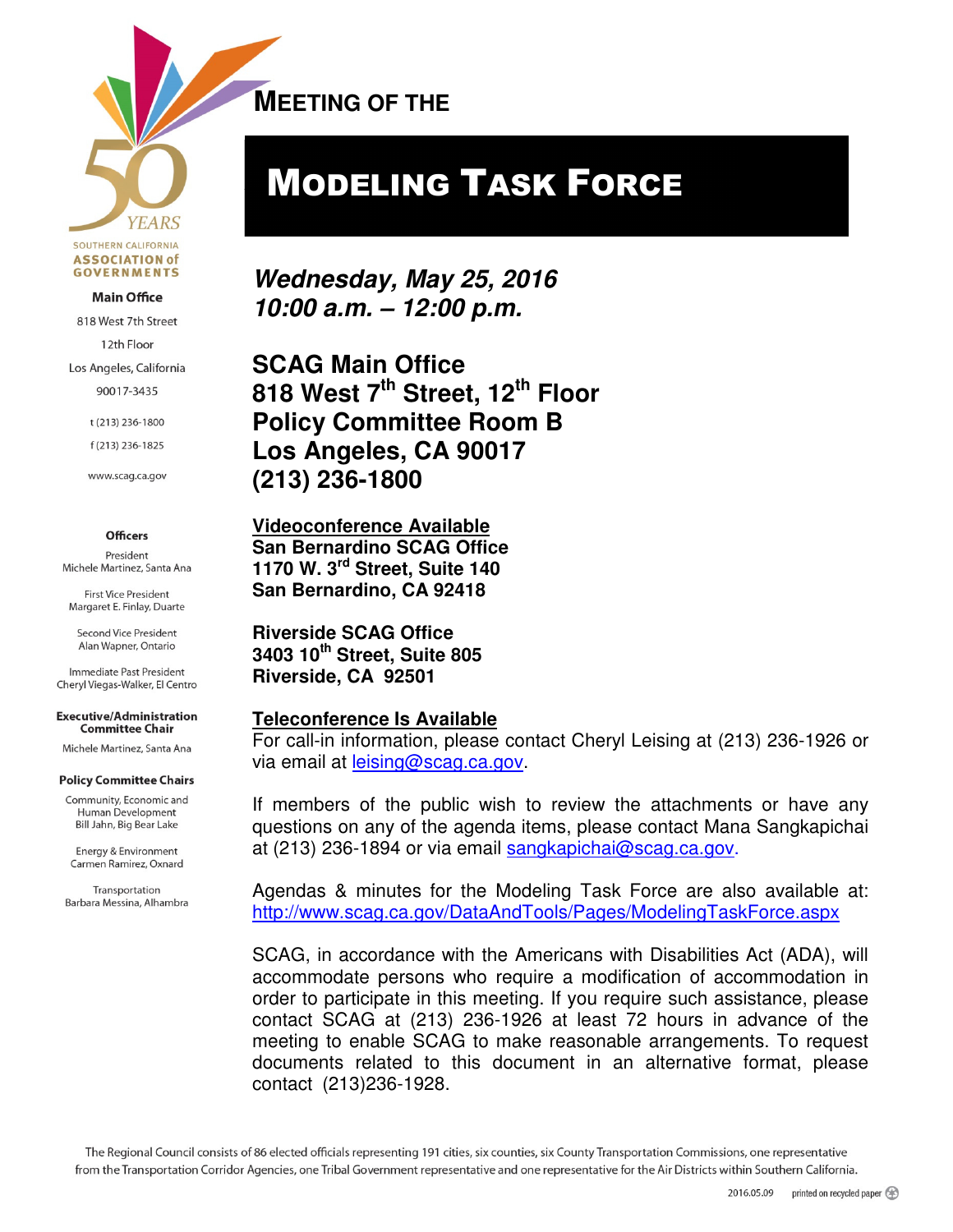## **AGENDA**

**"***Any item listed on the agenda (action or information) may be acted upon at the discretion of the Committee".* 

#### **1.0 CALL TO ORDER AND INTRODUCTIONS Tim Byrne**,

Chairperson

#### **2.0 PUBLIC COMMENT PERIOD**

Members of the public desiring to speak on an agenda item or items not on the agenda, but within the purview of this Task Force, must fill out and present a speaker's card to the Assistant prior to speaking. A speaker's card must be turned in before the meeting is called to order. Comments will be limited to three minutes. The Chair may limit the total time for comments to twenty (20) minutes.

#### **3.0 CONSENT CALENDAR**

#### **4.0 ACTION ITEM**

#### **5.0 INFORMATION ITEMS**

#### **5.1 Updates on Subregional Modeling Programs Group Discussion,**

Discussion by MTF members – an opportunity for agencies to share the status of their current modeling projects and upcoming modeling priorities.

#### **5.2 Mixed Use Development Trip Generation - Anjum Bawa, Getting trip generation right Fehr & Peers**

30 Minutes

10 minutes

 Conventional traffic engineering practices overestimate traffic generated by mixed-use developments (MXD). The ITE Trip Generation Handbook does not adequately account for core planning principles, while the EPA's MXD trip generation method is a substantial improvement over conventional traffic-estimation methods. In this presentation, the EPA's MXD trip gen methodology will be discussed, along with its limitation and case studies.